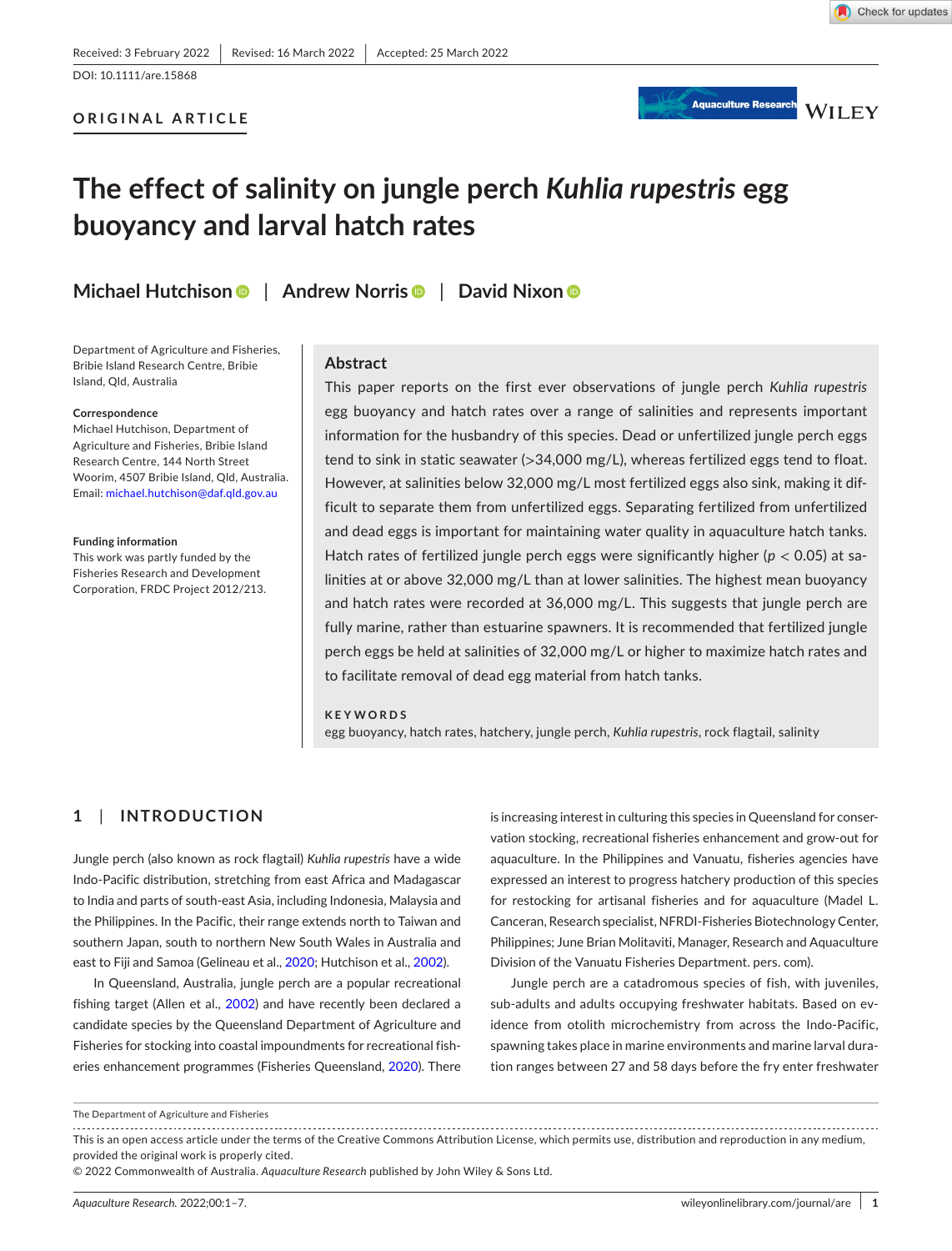(Feutry et al., [2012](#page-6-3)). Jungle perch from Fraser Island, Queensland, were found to have a narrower marine larval duration range of 35– 45 days (Hamer et al., [2015\)](#page-6-4).

Information on optimal spawning salinities is variable. Henderson ([2010](#page-6-5)) found the highest sperm activity levels of jungle perch sourced from Wyuna Creek on Fraser Island occurred at a salinity of 36,000 mg/L, with the duration of sperm activity lasting for 8 min at both 34,000 mg/L and 36,000 mg/L. At 30,000 mg/L sperm activity was too low for effective fertilization to occur, indicating full salinity seawater was necessary for effective spawning. In contrast, Hogan and Nicholson ([1987\)](#page-6-6) reported the optimal salinity for sperm motility of jungle perch from Saltwater Creek in north Queensland was 25,000 mg/L and suggested that jungle perch most likely spawned at salinities between 25,000 mg/L and 32,000 mg/L.

During pilot work the authors observed that fertilized jungle perch eggs were buoyant in static seawater (>34,000 mg/L), whereas unfertilized and dead eggs tended to sink. This trait is useful to separate fertilized from unfertilized eggs. However, the range of salinities over which jungle perch eggs remained buoyant was unknown, as was the effect of salinity on hatch rates. In this paper, the effect of salinity on the buoyancy of fertilized eggs and on the hatch rate of jungle perch larvae was investigated. The objective of this work was to assist with improving hatchery management of fertilized jungle perch eggs.

## **2**  | **METHODS**

All work with live fish was approved by the Queensland Department of Agriculture and Fisheries Community Access Animal Ethics Committee, under permit number CA 2011/05/509. Fish were also held under a Queensland General Fisheries Permit (GFP 147714).

### **2.1**  | **Spawning induction**

Broodstock were originally sourced from two main regions: the Mackay-Townsville region (central to northern Queensland) and Fraser Island (south-eastern Queensland). Shortly after collection from the wild, all broodstock were PIT tagged and the sex of fish was determined by cannulation of oocytes with a 2-mm external diameter plastic tube. If the cannula could not be inserted into the urogenital opening, the fish was usually male, or rarely an immature female. Males were confirmed by expression of milt.

Jungle perch broodstock held in 7000 L low salinity (3000 mg/L) tanks were induced to spawn by injection of Ovaprim ®(Syndel) injectable solution (salmon GnRH 20 µg.ml<sup>-1</sup> with domperidone 10 mg.  $ml^{-1}$ ) at a dosage of 1 ml.kg<sup>-1</sup> bodyweight for both sexes. The effective dosage rate for this species was determined from earlier unpublished pilot work by the authors of this paper. The standard dose used for most fish species is 0.5 ml.kg−1 (Kucharczyk et al., [2020,](#page-6-7) [2021](#page-6-8)). Females were considered suitable for spawning induction if at least 50% of cannulated oocytes were ≥380 µm in diameter. This species is a multi-batch spawner, so it is normal for oocytes to be at

a range of developmental stages. Males were considered suitable for spawning induction if a show of milt could be expressed by gentle abdominal pressure. For each spawning event, one female jungle perch was stocked in a 7000-L spawning tank with three males. The size of females used ranged from 844 g to 2987 g and the size of males ranged from 231 g to 975 g. Female jungle perch reach a larger maximum size than males, but the species is not protandrous.

Four spawning tanks were used for each spawning event. Spawning tanks were initially of low salinity (3000 mg/L), identical to the broodstock tanks. After the induced fish were stocked into the spawning tanks, the water level was lowered to 25% capacity and the tank switched to a marine water recirculating system (supplemented with a trickle of UV-C treated filtered seawater) for filling. Salinity levels in the spawning tank rose to full seawater levels (at least 34,000 mg/L) after 12 h. Water in the spawning tanks was maintained at 28°C using a combination of room air conditioning, 3000 W immersion heaters and a heat exchanger through which 10% of recirculated seawater was diverted. Water was circulated through the spawning tanks at a rate of approximately 50 L. min−1 or 100% exchange in just over 2 h. Tanks were well aerated with air pumped through two centrally located air-stones. Dissolved oxygen levels recorded in the spawning tank system ranged from 4.87 mg.L−1 to 6.38 mg.L<sup>-1</sup> and the pH ranged from 8.14 to 8.68. Spawning occurred 48–60 h after induction, with a median induction period of 54 h 6 min.

## **2.2**  | **Egg collection and separation**

Eggs for the salinity experiments were collected from the first good quality spawn among the four spawning tanks. The remaining spawns and eggs were used for other purposes.

Each spawning tank had a 90-mm overflow pipe that ran into a 300-µm mesh egg collecting basket set in a 200-L tub. Overflow from the tub was returned to the recirculating system via an outlet pipe. From 48 h after induction, egg baskets were checked at 15-min intervals. If eggs were detected in a basket they were left to accumulate for an hour before being collected. Eggs were transferred from the basket to a 20-L bucket of seawater. The contents of the bucket were then gently swirled in a circular motion and allowed to settle. Dead and unfertilized eggs settled in the centre of the bottom of the bucket. These were then siphoned out through a 5-mm tube for disposal. Fertilized eggs were positively buoyant and rafted together on the surface. A sub-sample of at least 50 rafting eggs was skimmed off the surface with a 1-L beaker. These eggs were then pipetted to a Petri dish and examined under a dissecting microscope at 20× magnification to confirm all the rafting eggs were fertilized.

Once fertilization was confirmed, the remaining rafting eggs in the bucket were mixed by a gentle stirring action to obtain a homogenous distribution, then six 10-ml subsamples were collected from the bucket by pipette. Each subsample was transferred to a 120-µm mesh sieve, and the number of eggs in each sub-sample was counted with the aid of a dissecting microscope. Once the density of eggs in the bucket was known, sub-samples of approximately 50 eggs were collected volumetrically for use in buoyancy and hatching experiments.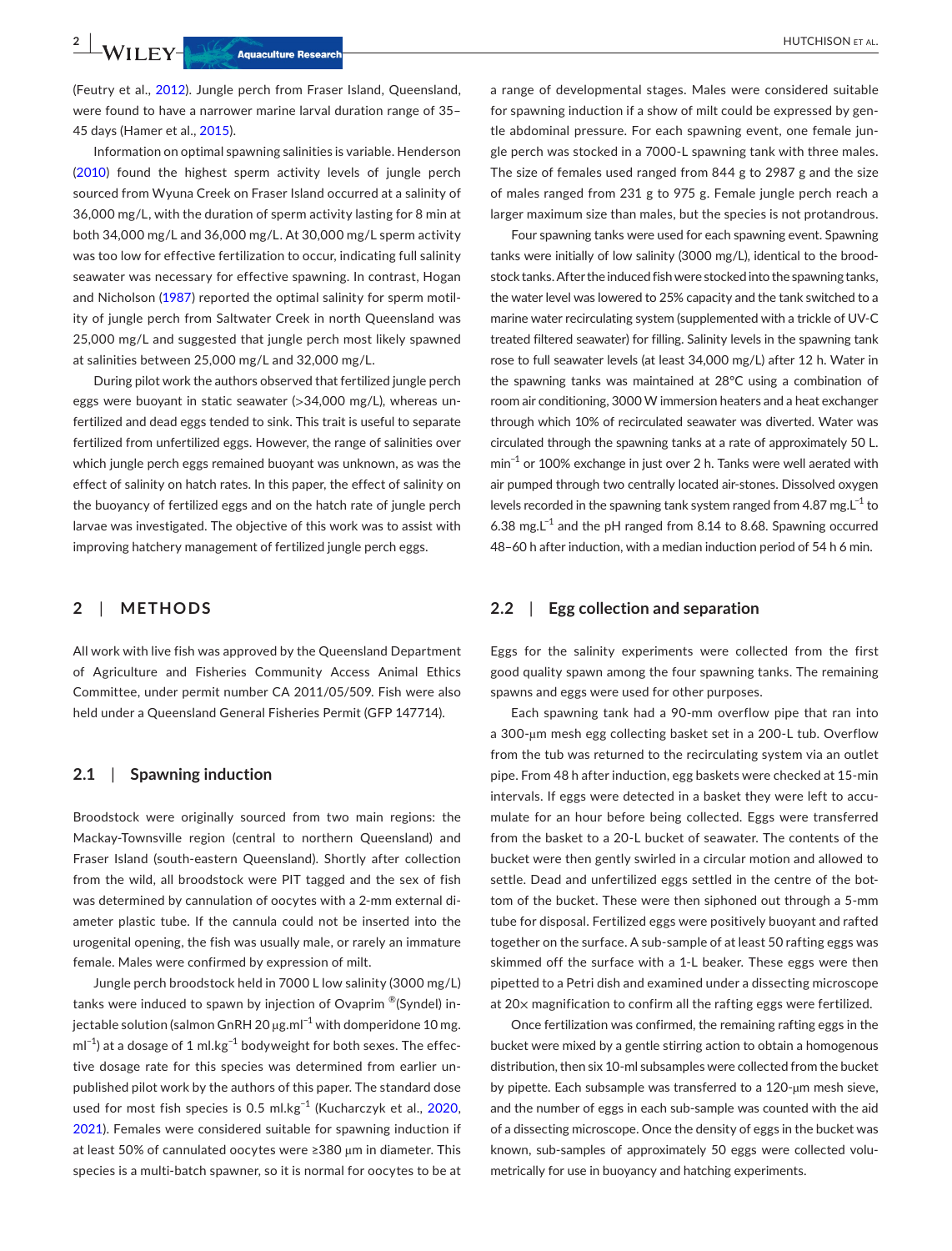# HUTCHISON et al. **<sup>|</sup> 3**

<span id="page-2-0"></span>**TABLE 1** Statistical significance of spawning event, salinity and spawning event.salinity on buoyancy rate for jungle perch *Kuhlia rupestris* eggs over the salinity range 28,000 mg/L–32,000 mg/L, as analysed by GLM of binomial proportions with logit link function

|                     |                       | <u>The material of the country of the state of the state of the state of the state of the state of the state of the state of the state of the state of the state of the state of the state of the state of the state of the stat</u><br>, , , , , , , |                  |                          |                   |
|---------------------|-----------------------|-------------------------------------------------------------------------------------------------------------------------------------------------------------------------------------------------------------------------------------------------------|------------------|--------------------------|-------------------|
| Source of variation | Degrees of<br>freedom | <b>Deviance</b>                                                                                                                                                                                                                                       | Mean<br>deviance | <b>Deviance</b><br>ratio | Approx.<br>chi p. |
| Spawn               | $\overline{2}$        | 37.7766                                                                                                                                                                                                                                               | 18.8883          | 18.89                    | < 0.001           |
| Salinity            | $\overline{4}$        | 334.0522                                                                                                                                                                                                                                              | 83.5130          | 83.51                    | < 0.001           |
| Spawn.salinity      | 8                     | 31.0551                                                                                                                                                                                                                                               | 3.8819           | 3.88                     | < 0.001           |
| Residual            | 30                    | 17,8089                                                                                                                                                                                                                                               | 0.5936           |                          |                   |
| Total               | 44                    | 420.6928                                                                                                                                                                                                                                              | 9.5612           |                          |                   |

<span id="page-2-1"></span>*Note:* Approximate chi probabilities are shown.



## **FIGURE 1** Mean proportion (+SEM) of buoyant jungle perch *Kuhlia rupestris* eggs at salinities ranging from 28,000 mg/L to 32,000 mg/L 2 h after fertilization. Categories not sharing the same letter are significantly different (*p* ≤ 0.05)

## **2.3**  | **Buoyancy and hatch rates**

Fertilized eggs collected from spawns in March, April and May 2013 were tested for buoyancy at salinities from 28,000 mg/L to 32,000 mg/L, at 1000 mg/L intervals. Spawns from March and May were from Mackay-Townsville region broodstock, and the spawn from April was from Fraser Island broodstock. Hatch rates were also examined for the April and May 2013 spawns across the same range of salinities. Batches of approximately 50 eggs were transferred volumetrically into 1-L beakers containing each of the test concentrations of seawater. Test concentrations were made up by diluting UV-C-treated 1 µm filtered seawater (sourced via an intake pipe from the ocean adjacent to the Bribie Island Research Centre) with de-ionized water. To achieve salinities higher than that of the incoming seawater, sea salt was added to the beakers. Salinity levels of incoming seawater and test solutions were validated using an Iwaki refractometer (Iwaki, Japan). Three replicate beakers were used for each concentration. Beakers were maintained at a temperature of 28°C in a controlled temperature room.

Two hours after transfer into the beakers, the number of eggs rafting on the surface of each beaker was counted. Jungle perch larval hatching at 28°C was fully completed just under 16 h after fertilization. Approximately 18 h after fertilization, the contents of each beaker were strained through a 200-µm sieve. The number of hatched larvae and unhatched eggs on the sieve were then counted under a dissecting microscope.

In February 2014, the buoyancy and hatch rate of eggs were tested over a wider range of salinities (28,000–36,000 mg/L) at

2000 mg/L intervals. Eggs from this spawn were sourced from Mackay-Townsville region broodstock. As per the previous experiments, three replicate 1-L beakers were used for each salinity level. Methods used were the same as for the previous experiments except buoyancy was estimated 1 h after stocking eggs into the beakers, rather than after 2 h.

#### **2.4**  | **Statistical analyses**

Statistical analyses were completed using GentStat®2021 edition software (VSN international limited). Hatch and buoyancy counts from the 2013 and 2014 spawns were analysed using a generalized linear model (GLM) (McCullagh & Nelder, [1989\)](#page-6-9) with the binomial distribution and logit link. Adjusted mean proportions and their standard errors were estimated, and protected LSD testing was conducted. Salinity and spawn event and their interactions were treated as factors in the model for the 2013 data, while salinity was the only factor considered for the 2014 data as there was only a single spawn event analysed.

## **3**  | **RESULTS**

The GLM of binomial proportions for egg buoyancy for salinities between 28,000 mg/L and 32,000 mg/L showed that salinity (*p* < 0.001), spawn event (*p* < 0.001) and the interaction between spawn event and salinity ( $p < 0.001$  $p < 0.001$ ) all had significant effects (Table 1). The interaction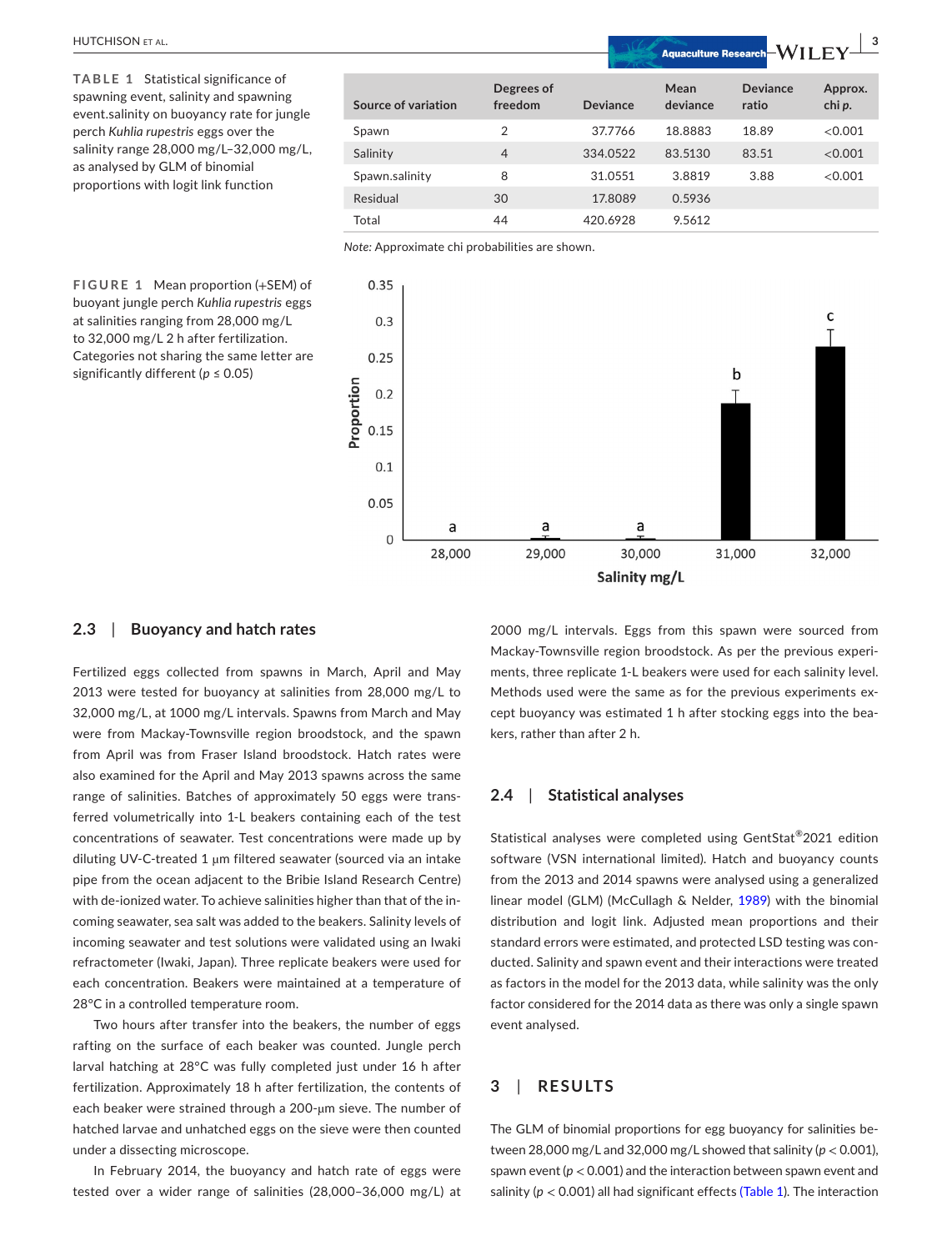**4 LEY-CONSON ET AL.**<br> **Aquaculture Research** 

between salinity and spawning event indicated that different batches of eggs had different buoyancies, and although increasing salinity was still related to increased buoyancy across all batches, the rate of change differed between batches. Overall, the proportion of buoyant eggs at 28,000–32,000 mg/L were low, not exceeding 30%. Between 28,000 and 30,000 mg/L most eggs were not buoyant, with no buoyant eggs recorded at 28,000 mg/L. Buoyancy rates at these salinities were significantly lower ( $p < 0.05$ ) than at 31,000 mg/L and 32,000 mg/L. Buoyancy rates were also significantly higher (*p* < 0.05) at 32,000 mg/L than at 31,000 mg/L (Figure [1\)](#page-2-1).

The GLM of binomial proportions for hatch rates at salinities 28,000–32,000 mg/L, showed that spawn event (*p* < 0.001) and salinity ( $p = 0.023$  $p = 0.023$  $p = 0.023$ ) had significant effects (Table 2), but there was no significant interaction ( $p=0.388$ ) between spawn event and salinity for hatch rates. One spawn event had better hatch rates than the other event, but the hatch rates of both batches responded similarly to changes in salinity. Mean hatch rates between 28,000 and 32,000 mg/L were relatively low (not exceeding 35%). The mean proportion of hatched eggs at 28,000 mg/L (19.9%) was significantly lower ( $p < 0.05$ ) than the mean hatched proportion at salinities of 29,000 31,000 and 32,000 mg/L, which ranged between 26.5% and 32.3%. (Figure [2](#page-4-0)).

The GLM of binomial proportions for buoyancy at salinities 28,000–36,000 mg/L was significant (*p* < 0.001, Table [3](#page-4-1)). The highest mean buoyancy rates (>70%) were recorded at 36,000 mg/L and the lowest mean buoyancy rates (0%) were recorded at both 28,000 and 30,000 mg/L. Buoyancy rates were significantly higher (*p* < 0.05) at 36,000 mg/L than at any other tested salinity and buoyancy at 32,000 and 34,000 mg/L was significantly higher ( $p < 0.05$ ) than at 28,000 and 30,000 mg/L (Figure [3\)](#page-4-2).

Hatch rates between 28,000 and 36,000 mg/L were significantly affected by salinity ( $p = 0.020$ , Table [4\)](#page-4-3). The highest mean hatch rate was recorded at 36,000 mg/L (>70%) and the lowest mean hatch rate was observed at 28,000 mg/L (20%). Hatch rates at 34,000 and 36,000 mg/L were significantly higher (*p* < 0.05) than at 28,000 and 30,000 mg/L, and hatch rates at 32,000 mg/L were significantly higher (*p* < 0.05) than at 28,000 mg/L (Figure [3\)](#page-4-2).

## **4**  | **DISCUSSION**

Only buoyant eggs were collected from full seawater for the experiments described in this study, therefore, all jungle perch eggs were initially buoyant when placed in the beakers at salinities of

| Source of variation | Degrees of<br>freedom | Deviance | Mean<br>deviance | Deviance<br>ratio | Approx.<br>chi p. |
|---------------------|-----------------------|----------|------------------|-------------------|-------------------|
| Spawn               | 1                     | 243.8537 | 243.8537         | 243.85            | < 0.001           |
| Salinity            | $\overline{4}$        | 11.3912  | 2.8478           | 2.85              | 0.023             |
| Spawn.salinity      | 4                     | 4.1383   | 1.0346           | 1.03              | 0.388             |
| Residual            | 20                    | 17.5371  | 0.8769           |                   |                   |
| Total               | 29                    | 276.9204 |                  |                   |                   |

*Note:* Approximate chi probabilities are shown.

34,000 mg/L or higher. The fact that some eggs sank after 1 or 2 h at these higher salinities is probably related to the death of a proportion of those eggs, and this is reflected by the hatch rate data. Only eggs rafting on the surface after 1 or 2 h were classified as buoyant in this series of experiments, but not all non-buoyant eggs sank to the bottom of the beakers. A small proportion of eggs remained neutrally buoyant and visible in the water column.

Spawning event and the interaction between spawning event and salinity were both significant factors at 28,000–32,000 mg/L. It is, therefore, highly likely that egg quality had a role in the buoyancy and hatch rates observed at different salinities. However, the general trends remained consistent between batches. Higher hatch rates and buoyancy rates occurred at the higher salinity levels tested, while the poorest outcomes occurred at 28,000 mg/L.

Baras et al. ([2018](#page-5-1)) state that buoyancy in marine fish eggs is mainly achieved through hydration and not from oil globules in the eggs. About 80% of marine species have eggs with oil globules, and these globules average 2% total egg volume (Baras et al., [2018](#page-5-1)). Jungle perch oil globule volume is approximately 2.1% of total egg volume (Queensland Department of Agriculture and Fisheries, unpublished data), which is close to the mean value for marine fish. In freshwater fish, those species with pelagic eggs achieve buoyancy through mechanisms other than hydration, such as large oil globules which average 40% of the total egg volume (Baras et al., [2018](#page-5-1)). In freshwater species without oil globules, buoyancy is thought to be achieved by an increase in the size of the perivitelline space and buoyancy is further assisted by currents in flowing freshwaters (Chen et al., [2021](#page-6-10)).

Variations in salinity with depth determine the vertical distribution of marine and estuarine fish pelagic eggs, according to the specific gravity of the egg (Sundby & Kristiansen, [2015](#page-6-11)). Fish species may be adapted to spawn in critical layers that provide an advantage to the development of the egg and the hatched larvae (Sundby & Kristiansen, [2015\)](#page-6-11). In estuarine waters with a salt wedge or halocline present, pelagic eggs may be found on or below the halocline where the salinity is sufficient for buoyancy (Karaseva et al., [2020;](#page-6-12) Stenevik et al., [2008](#page-6-13); Williams et al., [2020\)](#page-6-14). In estuaries, salinities have greater variability, and it is more likely estuary spawned jungle perch eggs would encounter sub-optimal conditions for hatch and buoyancy. Even within the salt wedge, salinities are likely to be too low (<32,000 mg/L) to maintain buoyancy of jungle perch eggs. High salinities for egg incubation appear to be important for jungle perch and high salinities (≥32,000 mg/L) should be maintained in incubation tanks when culturing this species.

> <span id="page-3-0"></span>**TABLE 2** Statistical significance of spawning event, salinity and spawning event.salinity on the proportion of hatched jungle perch *Kuhlia rupestris* eggs over the salinity range 28,000 mg/ L–32,000 mg/L, as analysed by GLM of binomial proportions with a logit link function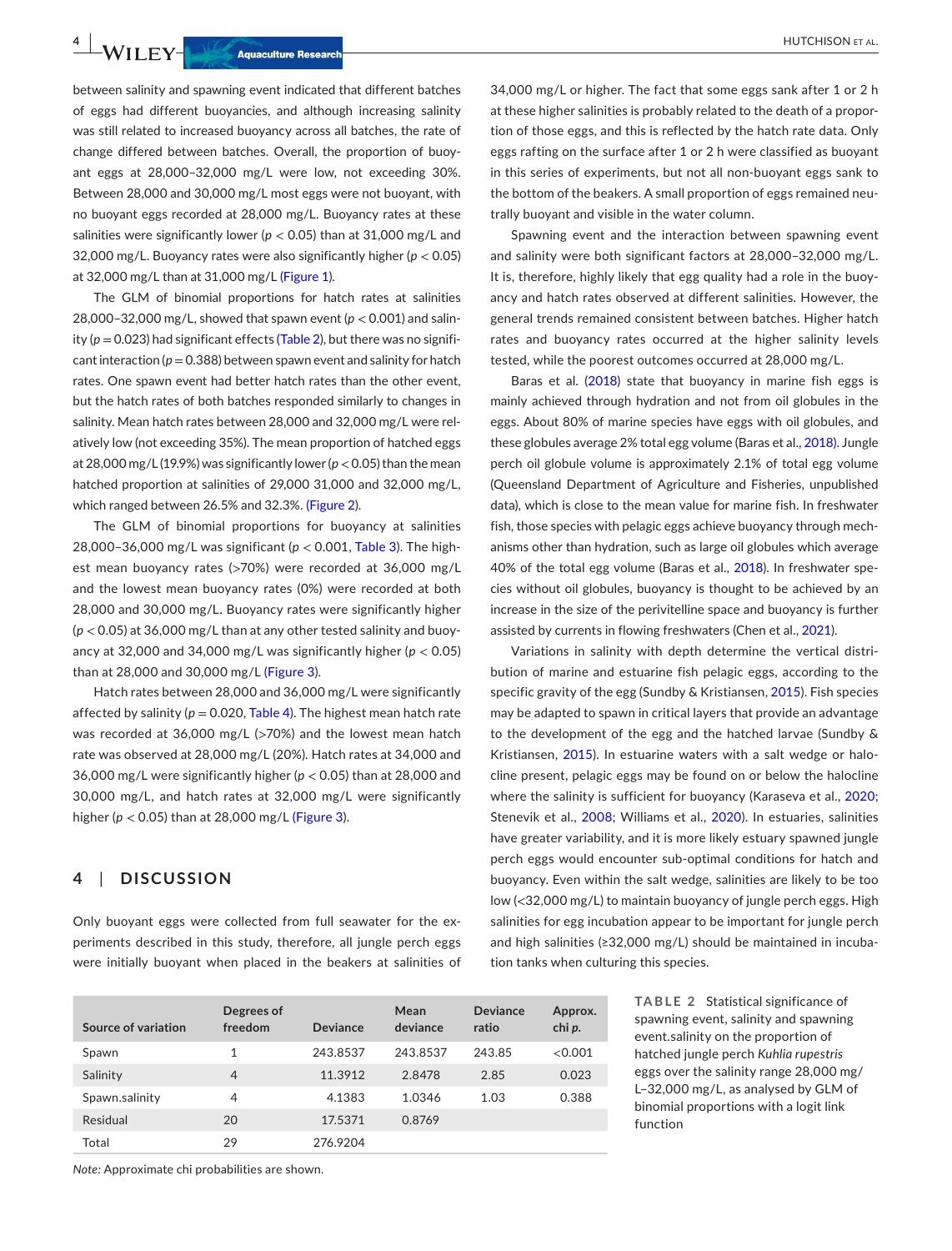<span id="page-4-0"></span>**FIGURE 2** Mean proportion (+SEM) of hatched jungle perch *Kuhlia rupestris* eggs at salinities ranging from 28,000 mg/L to 32,000 mg/L. Categories not sharing the same letter are significantly different  $(p \le 0.05)$ 



<span id="page-4-1"></span>**TABLE 3** Summary of regression analysis of binomial proportions, with logit link function, for jungle perch *Kuhlia rupestris* egg buoyancy over the salinity range 28,000 mg/L–36,000 mg/L, with approximate F probability

**FIGURE 3** The effect of salinity (28,000 mg/L−36,000 mg/L) on egg buoyancy (1 h after fertilization) and larval hatch rates for jungle perch *Kuhlia rupestris*. Categories not sharing the same letter are significantly different ( $p \le 0.05$ ). Grey letters indicate differences for hatch rates and black letters differences for buoyancy. Bars show mean values + SEM

| Source of variation | Degrees of<br>freedom | Deviance | Mean<br>deviance | <b>Deviance</b><br>ratio | Approx.<br>F <sub>p</sub> . |
|---------------------|-----------------------|----------|------------------|--------------------------|-----------------------------|
| Regression          | 4                     | 345.94   | 86.485           | 63.64                    | <0.001                      |
| Residual            | 10                    | 13.59    | 1.359            |                          |                             |
| Total               | 14                    | 359.53   | 25.681           |                          |                             |

<span id="page-4-2"></span>

<span id="page-4-3"></span>**TABLE 4** Summary of regression analysis of binomial proportions, with logit link function, for jungle perch *Kuhlia rupestris* egg hatching rates over the salinity range 28,000 mg/L–36,000 mg/L, with approximate F probability

| Source of variation | Degrees of<br>freedom | <b>Deviance</b> | Mean<br>deviance | <b>Deviance</b><br>ratio | Approx.<br>F <sub>p</sub> . |
|---------------------|-----------------------|-----------------|------------------|--------------------------|-----------------------------|
| Regression          | 4                     | 109.08          | 27.270           | 4.81                     | <0.020                      |
| Residual            | 10                    | 56.74           | 5.674            |                          |                             |
| Total               | 14                    | 165.83          | 11.845           |                          |                             |

In some species of fish, the buoyancy of eggs can be increased by spawning the fish at lower salinities because the fish increase the hydration of their eggs (May, [1974;](#page-6-15) Petereit et al., [2009\)](#page-6-16). However, this was not feasible for the stocks of jungle perch used in this trial. It was not possible to obtain fertilized eggs from any of these fish at salinities of 30,000 mg/L or less, which confirms the sperm motility observations of Henderson ([2010](#page-6-5)). Hogan and Nicholson

([1987](#page-6-6)) concluded a salinity of 25,000 mg/L was optimal for sperm motility of jungle perch sourced from Saltwater Creek in far north Queensland, but spawning of jungle perch from that region has not yet been trialled.

There can be phenotypical variation in buoyancy of eggs between fish populations of the same species. For example, Atlantic cod *Gadus morhua* from the North Atlantic Basin produce eggs that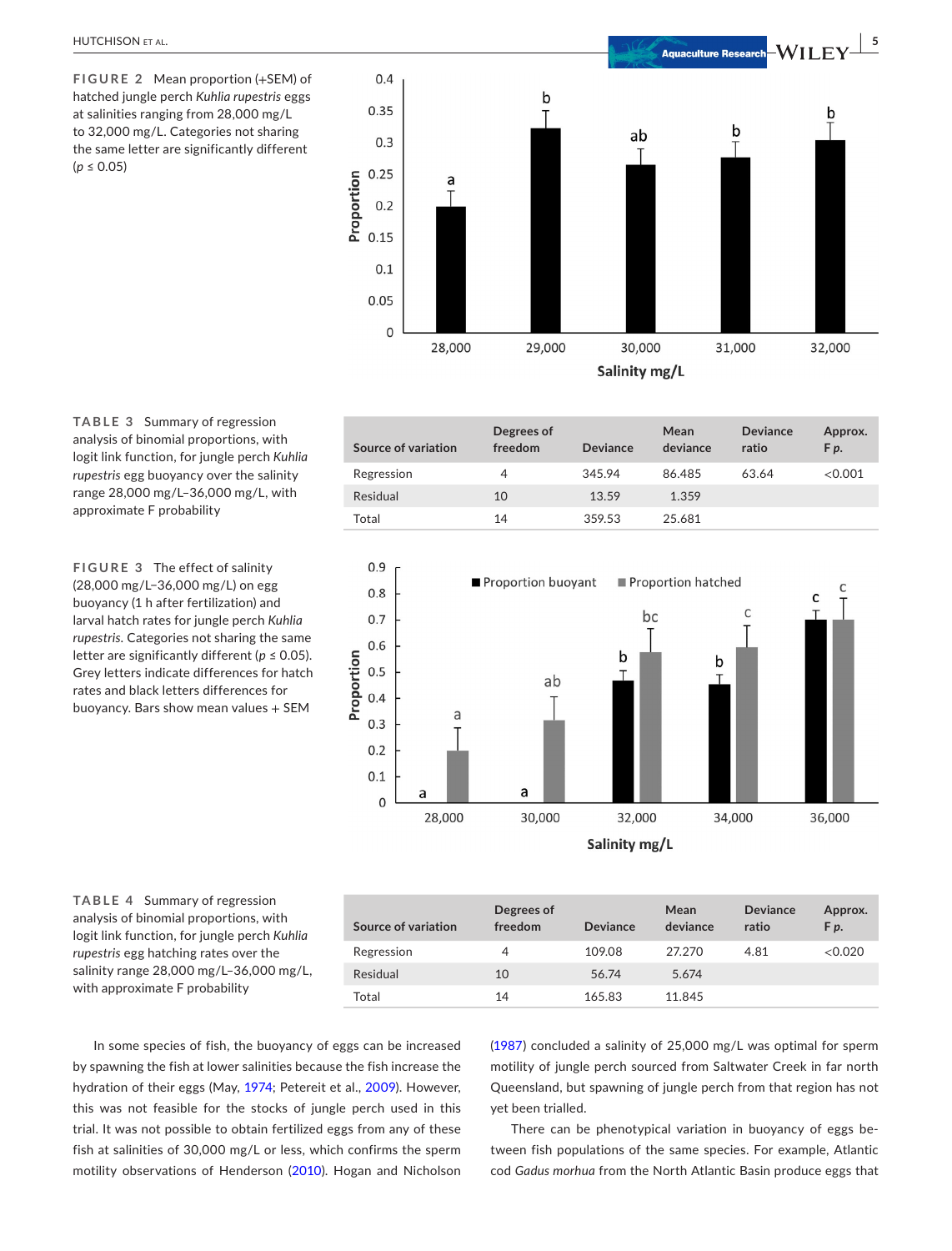are neutrally buoyant at 29,500–33,000 mg/L, whereas populations adapted to the less saline waters of the Baltic Sea produce eggs that are neutrally buoyant at 12,300–18,300 mg/L (Jung et al., [2012](#page-6-17)). Similarly, there is variation in the buoyancy of Atlantic cod eggs from the less saline Norwegian fjords and the Atlantic Ocean (Stenevik et al., [2008](#page-6-13)). Whether egg buoyancy of far north Queensland jungle perch populations differs from that of populations further south is yet to be tested, but parallels with optimal spawning salinities could be plausible. It would be useful to know if there is geographical variation in the relationship between salinity and the buoyancy and hatch rates of jungle perch eggs because this could influence hatchery management in different regions.

Broodstock sourced for the work reported in this paper were from the Mackay-Townsville region and Fraser Island. Although both regions experience wet summers, the average wet season rainfall in these regions is much lower than in the wet tropics, where Saltwater Creek is located. Annual average rainfall in Mossman, near Saltwater Creek is 2391 mm, whereas at Townsville it is 1136 mm, at Mackay 1542 mm and at Eurong on Fraser Island 1564 mm (Australian Bureau of Meteorology data). High rainfall and run-off can affect salinities in adjacent marine areas. Thus, it is plausible that during the jungle perch spawning season, mean marine salinities near Saltwater Creek may be lower than those around Townsville, Mackay and Fraser Island.

Like jungle perch, various other marine species have an optimal incubation range above 30,000 mg/L. For example, the optimal salinity range for incubating embryos of devil stringer *Inimicus japonicus* is between 30,500 and 37,300 mg/L (Gong et al., [2018\)](#page-6-18). Hatch rates of Nassau grouper were best between 32,000 and 36,000 mg/L (Ellis et al., [1997](#page-6-19)) and between 34,000 and 37,000 mg/L for black porgy *Acanthopagrus schlegelii* (Huang et al., [2000](#page-6-20)). In contrast, Van Der Wal ([1985](#page-6-21)) observed that the catadromous estuarine spawner Australian bass *Macquaria novemaculeata*, had high hatch rates and survival over a wider range of salinities (25,000–35,000 mg/L). Some hatch was still present at salinities as low as 5000 mg/L but with no larval survival, and only limited larval survival at 10,000 mg/L. The euryhaline silver moony *Monodactylus argenteus*, which inhabits brackish water, has optimal hatching rates between 25,000 mg/L and 40,000 mg/L and no hatch at salinities of 5000 mg/L or less (Thomas et al., [2021\)](#page-6-22). Full buoyancy of silver moony eggs was observed at salinities above 30,000 mg/L and with no buoyancy observed at salinities <20,000 mg/L. Neutrally buoyant eggs were observed between 25,000 mg/L and 30,000 mg/L (Thomas et al., [2021](#page-6-22)). Tawny puffer fish *Takifugu flavidus* also spawn in estuarine areas. Embryo hatching rates were above 70% in this species at salinities ranging from 5000 mg/L to 45,000 mg/L, with the highest hatching rates occurring between 10,000 mg/L and 20,000 mg/L (Zhang et al., [2010](#page-6-23)).

In general, freshwater spawners, like marine spawners, tend to have narrower preferred salinity ranges than estuarine spawners for egg incubation. For example, the optimal salinity range is 0–3000 mg/L for sichel *Pelecus cultratus* (Kujawa et al., [2017\)](#page-6-24), 0– 3000 mg/L for silver perch *Bidyanus bidyanus* (Guo et al., [1993\)](#page-6-25) and

100−5000 mg/L for the Australian grayling *Prototroctes maraena* (Bacher & O'Brien, [1989\)](#page-5-2).

The narrower salinity range for hatching of jungle perch eggs from Mackay-Townsville and Fraser Island broodstock, compared with that of Australian bass, silver moony and tawny puffer fish, further supports the supposition that jungle perch are marine, rather than estuarine spawners.

While hatch rates in static beakers may not exactly replicate what happens in aerated hatch tanks, we believe that the general relationship between hatch rate and salinity levels will still apply. Although some hatch of jungle perch larvae can be achieved at salinities below 32,000 mg/L, eggs that sink to the bottom of tanks are more likely to be susceptible to bacterial infection. Even though these eggs may be kept in suspension by currents in aerated hatch tanks, the inability to separate live eggs from dead eggs at these lower salinities could negatively impact on water quality and, therefore, hatch rates and post-hatch larval survival. Therefore, it is recommended to incubate jungle perch eggs in hatch tanks with salinities in the range 32,000– 36,000 mg/L to optimize production.

### **ACKNOWLEDGEMENTS**

The authors thank the late Keith Chilcott who provided technical assistance with the rearing and handling of jungle perch broodstock. The authors also thank Paul Palmer (DAF) who provided early useful advice for the care of fish eggs and larvae. David Mayer (DAF biometrician) provided advice on the statistical analyses of this work.

#### **CONFLICT OF INTEREST**

The authors have no conflicts of interest.

### **AUTHOR CONTRIBUTIONS**

MH helped secure funding for this work, was involved in experimental design, running of experiments, data analyses and writing of the paper. AN was involved in experimental design, running of the experiments and writing of the paper, DN was involved in experimental design, running of the experiments and writing of the paper.

#### **DATA AVAILABILITY STATEMENT**

Data can be made available on request to the corresponding author.

## **ORCID**

*Michael Hutchiso[n](https://orcid.org/0000-0001-7286-4121)* <https://orcid.org/0000-0001-7286-4121> *Andrew Norris* <https://orcid.org/0000-0003-4432-0287> *David Nixon* <https://orcid.org/0000-0002-1571-727X>

### **REFERENCES**

- <span id="page-5-0"></span>Allen, G. R., Midgely, S. H., & Allen, M. (2002). *Field Guide to the Freshwater Fishes of Australia*. Western Australian Museum.
- <span id="page-5-2"></span>Bacher, G. J., & O'Brien, T. A. (1989). Salinity tolerance of the eggs and larvae of the Australian grayling. *Australian Journal of Marine and Freshwater Research*, *40*, 227–230. [https://doi.org/10.1071/](https://doi.org/10.1071/MF989022) [MF989022](https://doi.org/10.1071/MF989022)
- <span id="page-5-1"></span>Baras, E., Arifin, O. Z., Slembrouck, J., Subagja, J., Kristanto, A. H., & Legendre, M. (2018). Oil globule size in fish eggs: A matter of biome